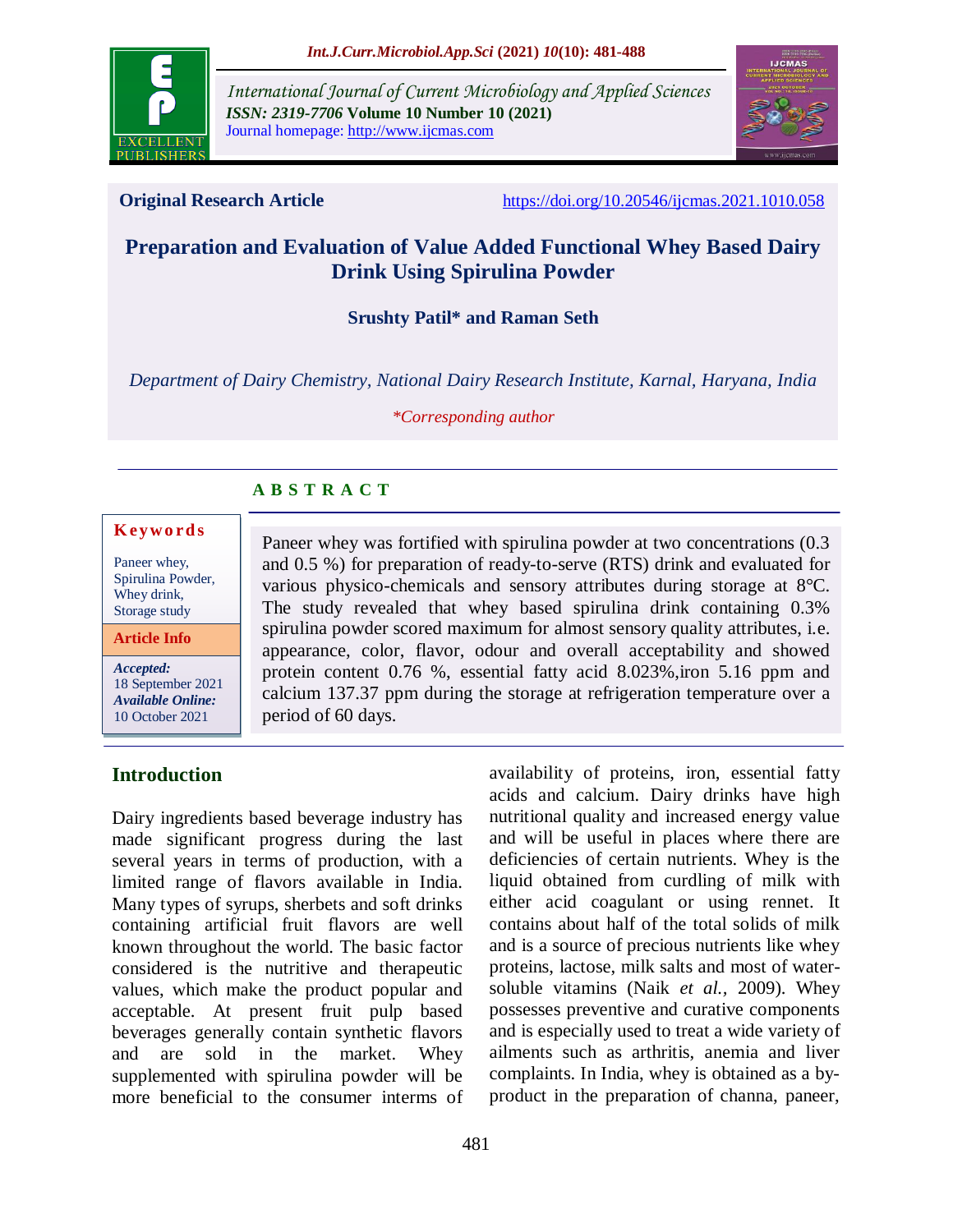cheese and casein (Cruz *et al.,* 2009). Many attempts have been reported on utilization of whey in the formulation of various dairy products, but still there is a lot of scope to explore the possibility of its utilization in beverage industries (Gagrani *et al.,* 1986).

Formulated different blends of whey beverages by using levels of mango pulp (8- 12%) (Sikder *et al.,* 2001). Drink using spirulina powder and milk is currently receiving considerable attention.

Besides being delicious, these beverages are highly nutritious. The present study was conducted to develop delicious and nutritious beverages using the combination of spirulina powder and paneer whey.

## **Materials and Methods**

## **Preparation of paneer whey**

The standardized milk (4.5 % fat and 8.5 % SNF) were heated to 82°C and acidified by adding 2 % citric acid with continuous stirring, resulted in the coagulation of milk protein (casein). The liquid (whey) was separated by filtration through four fold muslin cloth. The filtered whey was centrifuged at 4°C to remove the residual fat. The whey obtained was stored at  $4 \pm 1$ °C and heated to 60°C before preparation of the beverage.

## **Preparation of spirulina solution for incorporation into whey beverage**

Desired amount of spirulina powder was dissolved in 15ml distilled water at  $25^{\circ}$ C and mixed with help of magnetic stirrer for 20 minutes. This solution was kept for hydration for overnight at refrigeration temperature and then irradiated at 40KHz for 40 min. Before using for product preparation this was remixed for 15 minutes with magnetic stirrer.

## **Preparation of whey based spirulina whey drink**

The whey based spirulina whey drink was prepared by blending of whey and spirulina powder in different proportions like 0.3 and 0.5 % and also control whey drink without spirulina, respectively.

The recipe for preparation of 1 litre whey drink with addition of spirulina powder in varying proportions. The sugar 5 % were dissolved in whey by heating to 60ºC and then filtered through muslin cloth.

The spirulina powder was added to whey. Thus prepared whey drink was filtered and filled with previously sterilized glass bottles (200 ml) sealed airtight using crown corking. Then in bottle sterilization was done at 105ºC for 10 min and cooled to room temperature and stored at  $8 \pm 1$ °C for storage studies. Samples were drawn at a regular interval of 7 days and evaluated for various quality attributes.

## **Proximate analysis**

The proximate analysis of whey, spirulina and whey drink was carried out for different chemical parameters. The total solids (TS), protein, ash, ascorbic acid, essential fatty acid, calcium and iron were estimated by the standard methods (Ranganna *et al.,* 1986)). The total acidity was calculated in terms of citric acid for whey drink by titrating against 0.1 N NaOH (AOAC, 1995).

Fat content was determined by Gerber's method as described in the BIS (IS: 1224). Fatty acid profile was analyzed by gas liquid chromatography (GLC). Total protein was estimated by kjeldhal method and separation of protein was carried out by SDS-PAGE, Calcium and iron was done by atomic absorption spectroscopy (AAS).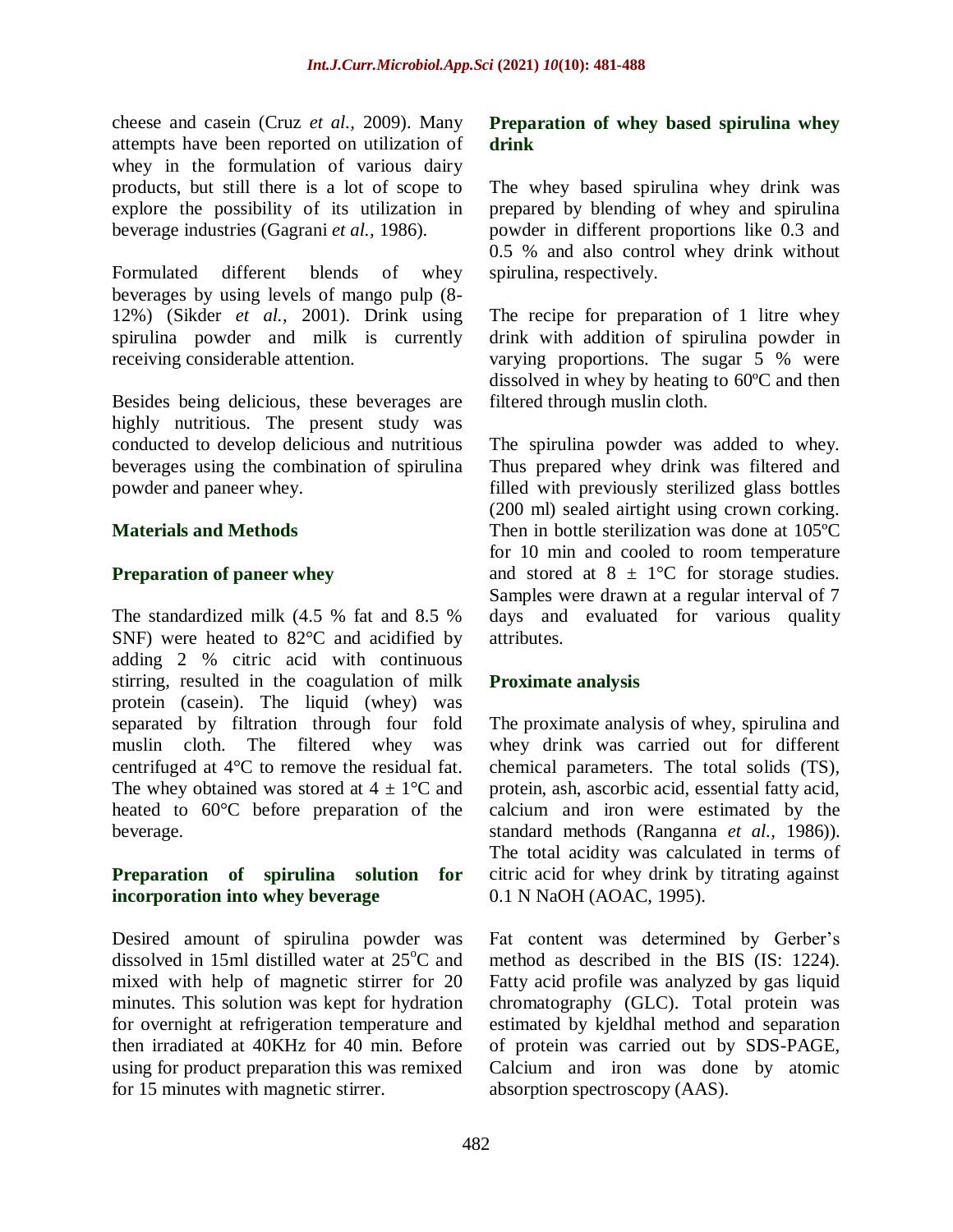## **Organoleptic evaluation**

The fresh and stored whey drink prepared with varying levels of spirulina were served chilled for organoleptic evaluation and it was carried out by trained panel of seven judges for evaluation of the control and spirulina fortified whey drink.

The products was judged with standard score card for colour, flavour, odour, overall acceptability (Amerine *et al.,* 1965).

### **Microbiological analysis**

Microbiological analysis were carried out by taking 10 ml of samples and aseptically mixed with 9 ml using saline buffer and homogenized by shaking. Subsequent dilutions were prepared with the same diluents and in all cases duplicate-counting plates were prepared by taking appropriate dilutions (Harrigan *et al.,* 1976). Total vplate count, yeast and mold and coliform count was carried out using the pour plate method (Harrigan *et al.,* 1998).

### **Statical analysis**

Data observed was expressed as mean values with standard errors. Analysis of variance (ANOVA) with a least significant difference (LSD) test was applied for multiple sample comparison to test for any significant differences (P<0.05) in the mean values of all the groups.

#### **Results and Discussion**

## **Proximate analysis of whey and spirulina powder**

The data observed during to the various chemical analysis of whey and spirulina powder. It clearly indicates that whey and spirulina powder were as expected rich in protein respectively. Spirulina was found better in the average percentage value of 68, 14, 6, 9 and 3 % were recorded for protein, carbohydrate, fat, minerals and moisture respectively.

#### **Sensory evaluation**

The beverages prepared by blending of whey and spirulina powder in different combination were analyzed for various sensory attributes for their acceptance by giving score out of 100 by the panel of judges. The sensory scores obtained with respect to color, flavor, odour and overall acceptability. It was observed that whey drink prepared by addition of 0.3% spirulina was liked most by sensory panel members. The color, flavor and taste of 0.3% spirulina whey drink observed the highest organoleptic score other than the control whey drink and 0.5% spirulina whey drink respectively. The result revealed that an increase in level of spirulina powder lower down the sensory score of beverage. The storage study of spirulina whey drink revealed that all the characteristics i.e. appearance, colour, flavor, odour and overall acceptability of sensory evaluation were decreasing lower as the concentration of spirulina powder was increased to 0.5 %. This might be due to changes occurred during storage of whey drink.

## **Effect of storage on physico-chemical parameters of whey base spirulina whey drink**

Effect of addition of spirulina powder on physico-chemical parameters of whey based spirulina whey drink and changes during storage were studied for improving nutritional quality and functional characteristic of spirulina whey drink.

The increase in total solid, protein, fat, viscosity was found to be significant, the rate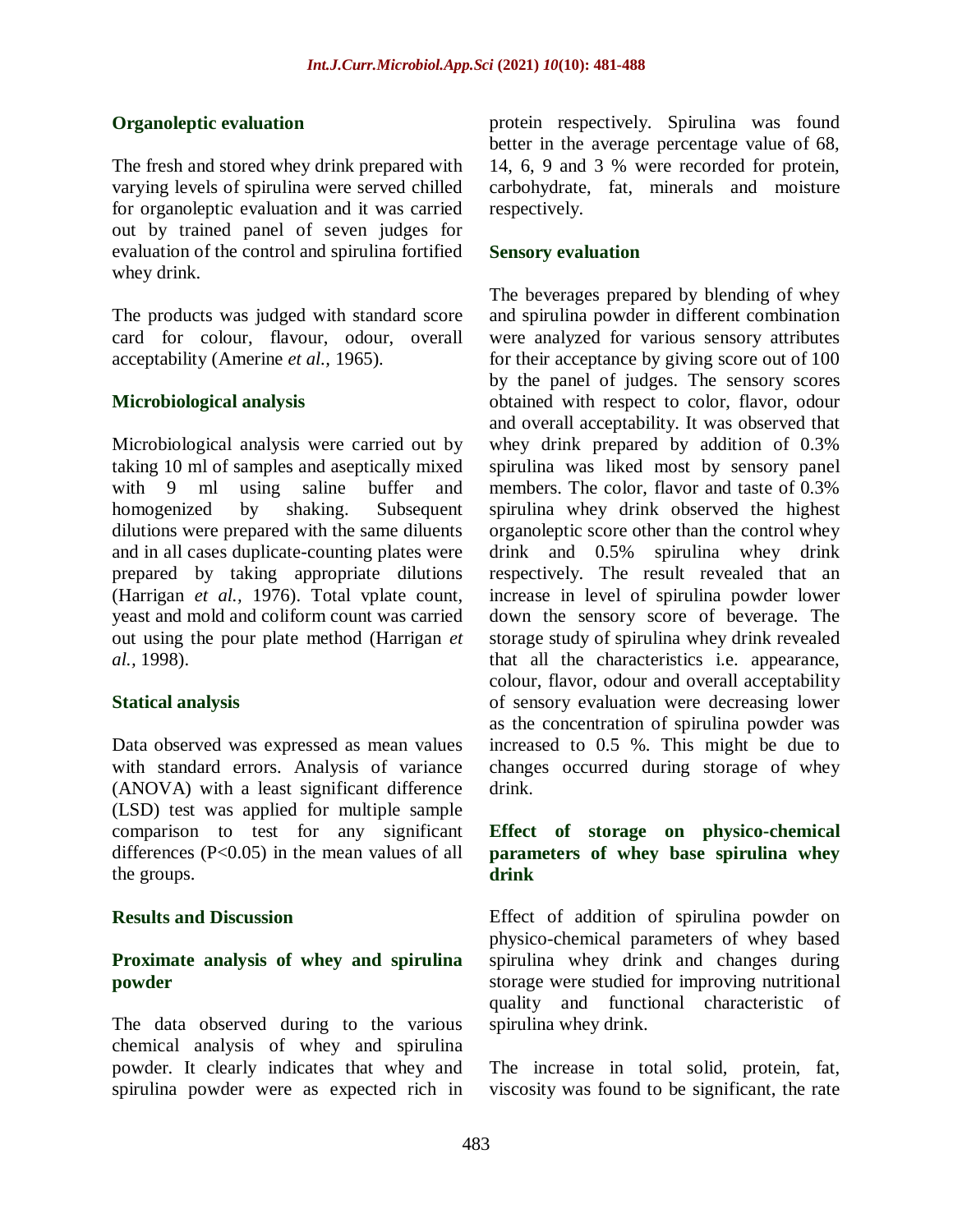of increase in iron content from 1.76 ppm in control to 5.16 ppm in 0.3% spirulina powder and 6.33 ppm in 0.5% spirulina powder. The rate of increase in calcium content from 89.69 ppm in control to 137.73 ppm in 0.3% spirulina powder and 146.66 ppm in 0.5% spirulina powder. Increase in essential fatty acid such as gamma linolenic acid from 0.01% in control to 8.023 % in 0.3% spirulina powder and 8.023 % in 0.5% spirulina powder whey beverage was found to be statistically significant.

## **Fatty acids evaluation of whey drink**

Fat samples were isolated from whey drink with or without spirulina powder and were analyzed by GLC using standard conditions and GLC profile of fatty acids are presented in figure respectively during storage at 6-8°C for whey drink. The chromatogram showed that there was a low concentration of gamma linolenic acid(GLA) in control as compared to spirulina powder (0.3 and 0.5%) containing whey drink. An increase in the gamma linolenic acid content in spirulina powder(0.3% and0.5%) in whey drink was observed as compared to control whey drink.

## **Separation of protein of whey drink**

Whey drink with (0.3 and 0.5%) or without spirulina powder was stored at 6-8 °C. The samples were drawn at a interval of fifteen days and analysed for separation of protein by SDS-PAGE. Figure 4.86 shows the presence of different protein bands of spirulina powder, proteins bands of milk and proteins bands of whey drink.

Lane 1 shows the standard molecular marker (6.5 KDa to 45 KDa). Lane 2 shows the different protein present in milk. It was observed from the figure that, milk contain low molecular weight protein as the fractionated bands were present in the molecular range (2.5 to 20 KDa).

Lane 3 shows the different protein present in control whey drink. It was observed from the figure that, control whey drink contain higher molecular weight protein as the fractionated bands were present in the molecular range(14 to 44 KDa). Lane 4 shows the different protein present in spirulina powder. It was observed from the figure that, spirulina powder contain low molecular weight protein as the fractionated bands were present in the molecular range (19 to 40 KDa). A major band appeared in spirulina powder which on comparison with standard molecular marker showed molecular weight about 19 – 20 KDa This protein was identified as phycocyannin.

Lane 5 and 6 shows the different protein present in 0.3 % containing spirulina powder in milk and whey drink. It was obsered from the figure that, it contain both spirulina powder protein and milk protein of low molecular weight of bands were present in the molecular range (1.5 to 19 KDa) and along with some interaction of milk proteins and spirulina powder proteins which appeared as single band on SDS- PAGE.

Similar trade was observed in spirulina powder protein and whey protein of low molecular weight of bands were present in the molecular range (18 to 19 KDa) and along with some interaction of whey proteins and spirulina powder proteins which appeared as single band on SDS- PAGE. During storage of whey drink at 6-8 °C, separation of protein by SDS-PAGE at interval of 0,  $15^{th}$ ,  $30^{th}$ ,  $45^{th}$ and  $60<sup>th</sup>$  day showed no difference in protein bands.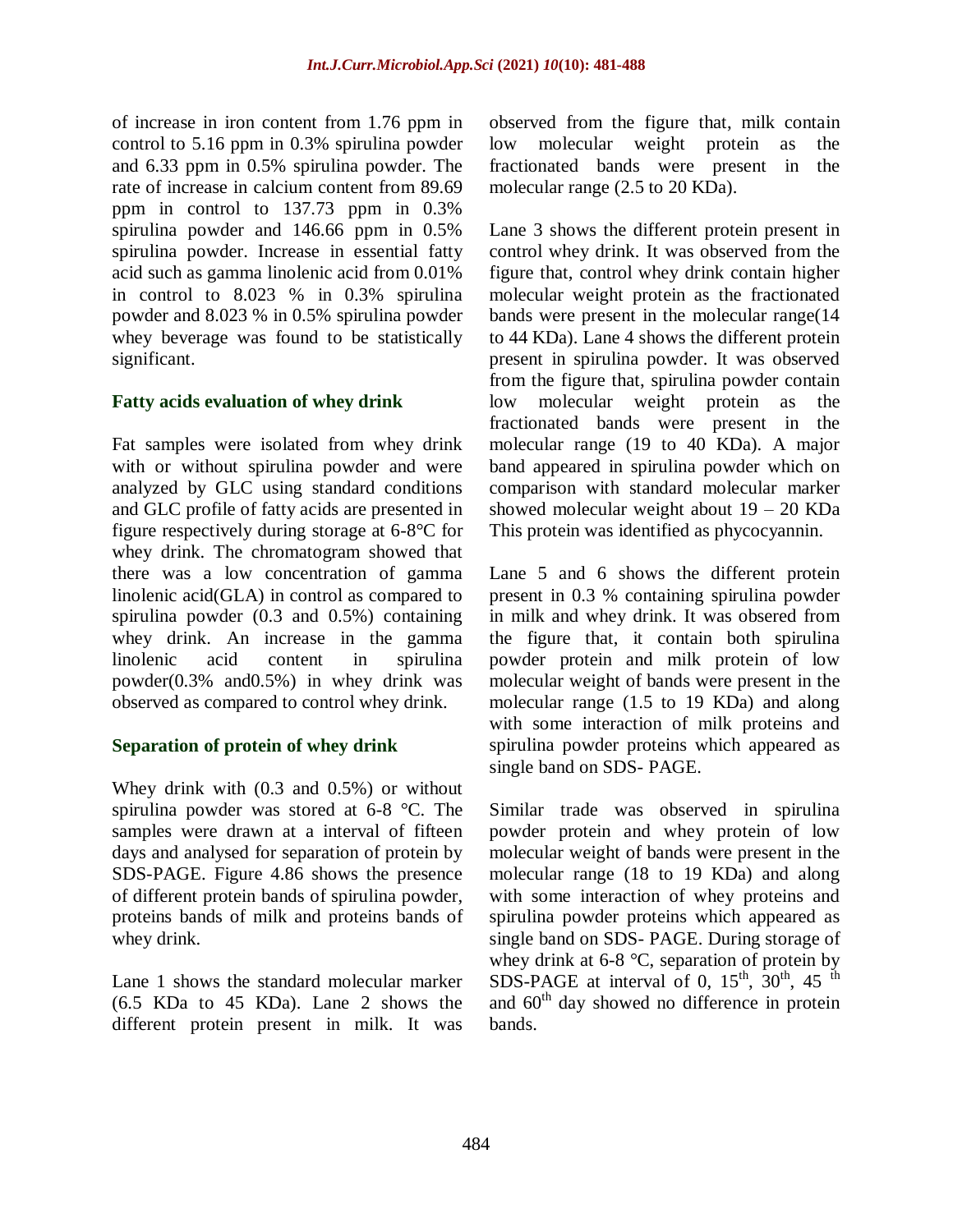



 $A =$ Colour & appearance,  $B =$ Odour,  $C =$  Flavour,  $D =$ Overall acceptability Control - Whey drink sample without spirulina 0.3% spirulina - Whey drink sample with 0.3% spirulina 0.5% spirulina - Whey drink sample with 0.5% spirulina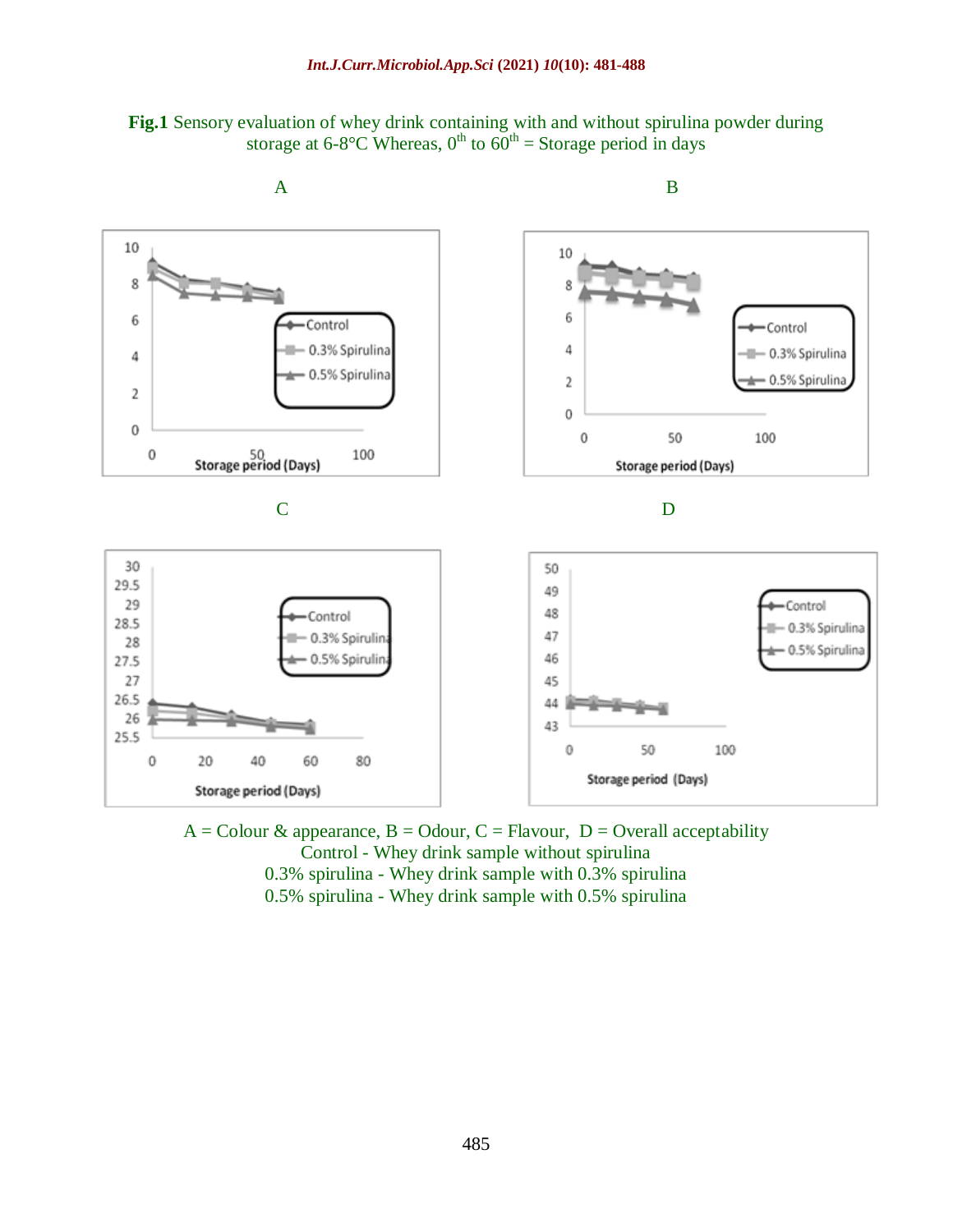## **Fig.2** Fatty acid profile of whey drink containing with and without spirulina powder during storage at 6-8°C



A

B







 $A =$  Control whey drink (0.01% gamma linolenic acid), B = Whey drink containing 0.3% spirulina powder  $(8.023 \pm 0.03$  gamma linolenic acid),  $C =$  Whey drink containing 0.5% spirulina powder (9.103  $\pm$  0.05 gamma linolenic acid)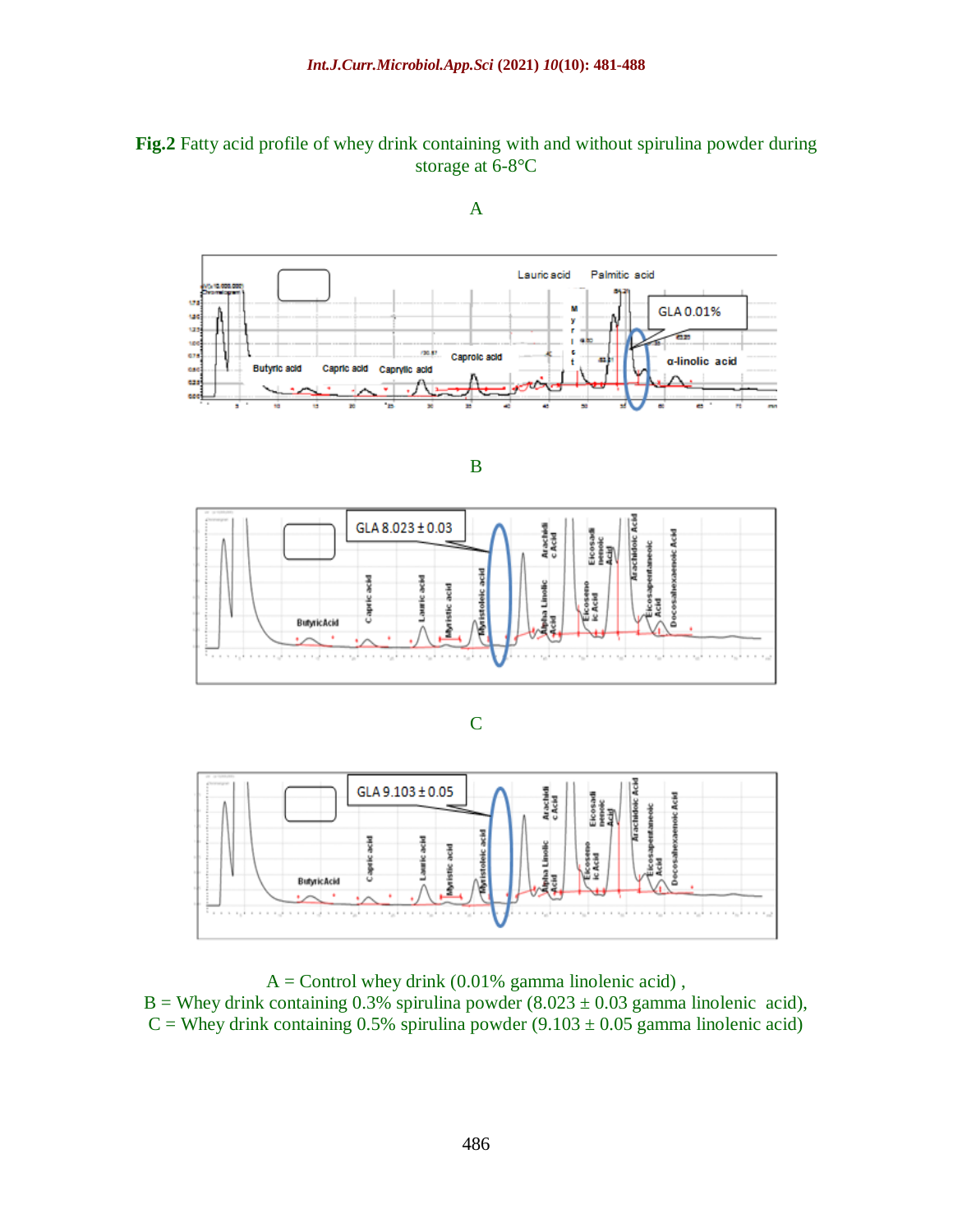

| 1- Molecular Marker                 | 4 - Spirulina powder sample                  |
|-------------------------------------|----------------------------------------------|
| 2 - Flavoured Milk sample (control) | $\sqrt{5}$ – $\sqrt{M}$ and spirulina powder |
| 3 - Whey drink sample (control)     | 6 - Whey and spirulina powder                |



**Fig.4** Total plate count (cfu/ml) of whey drink containing with and without spirulina powder during storage at 6-8°C Whereas,  $0^{th}$  to  $60^{th}$  = Storage period in days



Control - Whey drink sample without spirulina 0.3% spirulina - Whey drink sample with 0.3% spirulina 0.5% spirulina - Whey drink sample with 0.5% spirulina